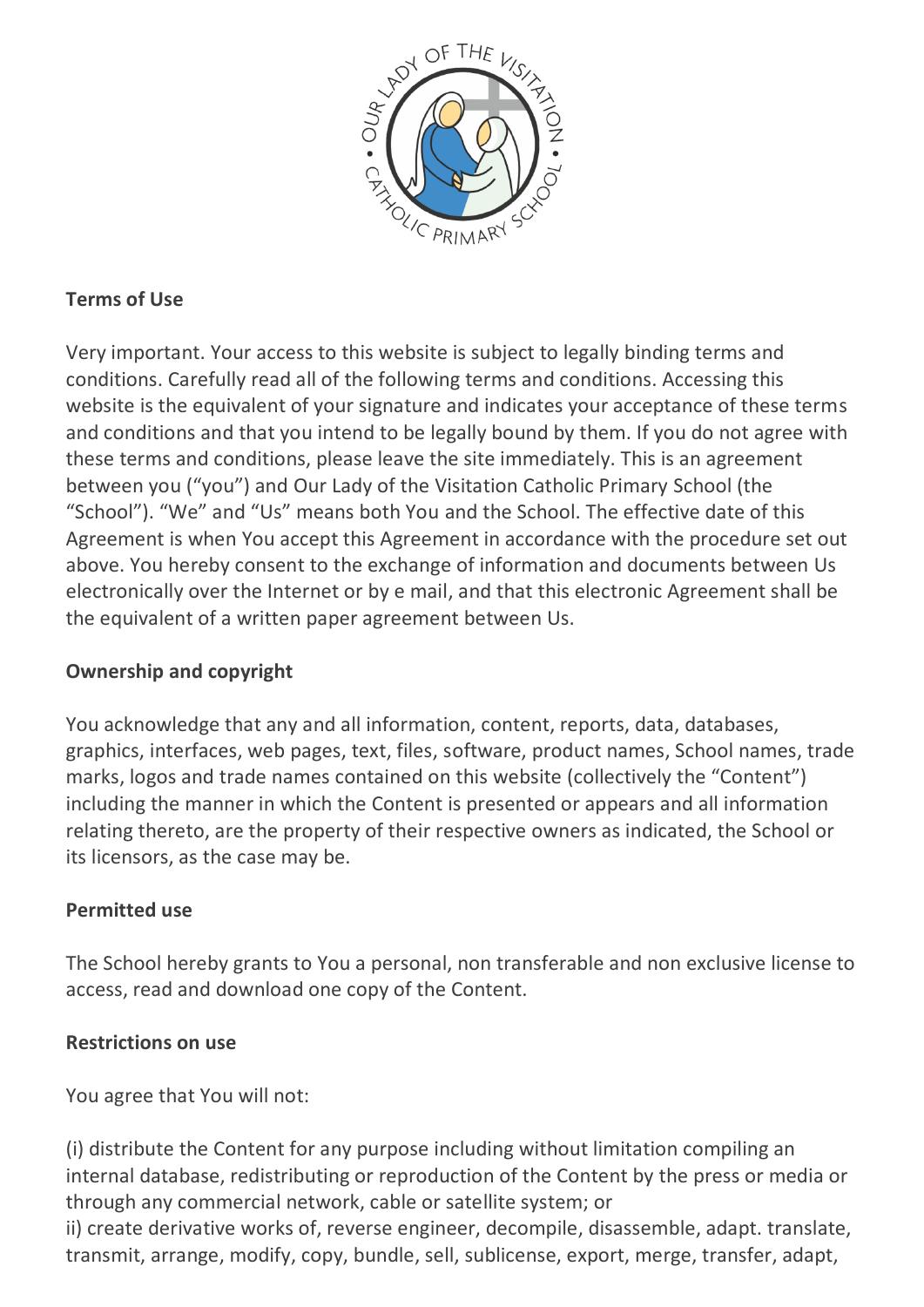

loan, rent, lease, assign, share, outsource, host, publish, make available to any person or otherwise use, either directly or indirectly, the Content in whole or in part, in any form or by any means whatsoever, be they physical, electronic or otherwise.

You shall not permit, allow or do anything that would infringe or otherwise prejudice the proprietary rights of the School or its licensors or allow any third party to access the Content. The restrictions set out in this Agreement shall not apply to the limited extent the restrictions are prohibited by applicable law.

## **License to use your information**

With the exception of personal information, You hereby grant to the School the perpetual, unlimited, royalty free, worldwide, non-exclusive, irrevocable, transferable license to run, display, copy, reproduce, publish, bundle, distribute, market, create derivative works of, adapt, translate, transmit, arrange, modify, sublicense, export, merge, transfer, loan, rent, lease, assign, share, outsource, host, make available to any person or otherwise use, any information or other content You provide on or through this website or which is sent to the School by e mail or other correspondence, including without limitation, any ideas, concepts, inventions, know how, techniques or any intellectual property contained therein, for any purpose whatsoever. The School shall not be subject to any obligations of confidentiality regarding any such information unless specifically agreed by the School in writing or required by law. You represent and warrant that you have the right to grant the license set out above.

#### **Personal information**

The School may from time to time, but is not obligated to, monitor your use of the website and collect, store and use personal information about You for providing service you may have requested and You hereby consent to such collection, storage, use and disclosure and waive any right of privacy You may have. You may access, correct and delete your own personal information stored by the School by contacting us in writing.

### **Limitations on Liability and disclaimers**

There is no guarantee that personal information and transactions on this website or on the internet will be maintained confidential and secure. The use of this website and the content is at your own risk and the School assumes no liability or responsibility pertaining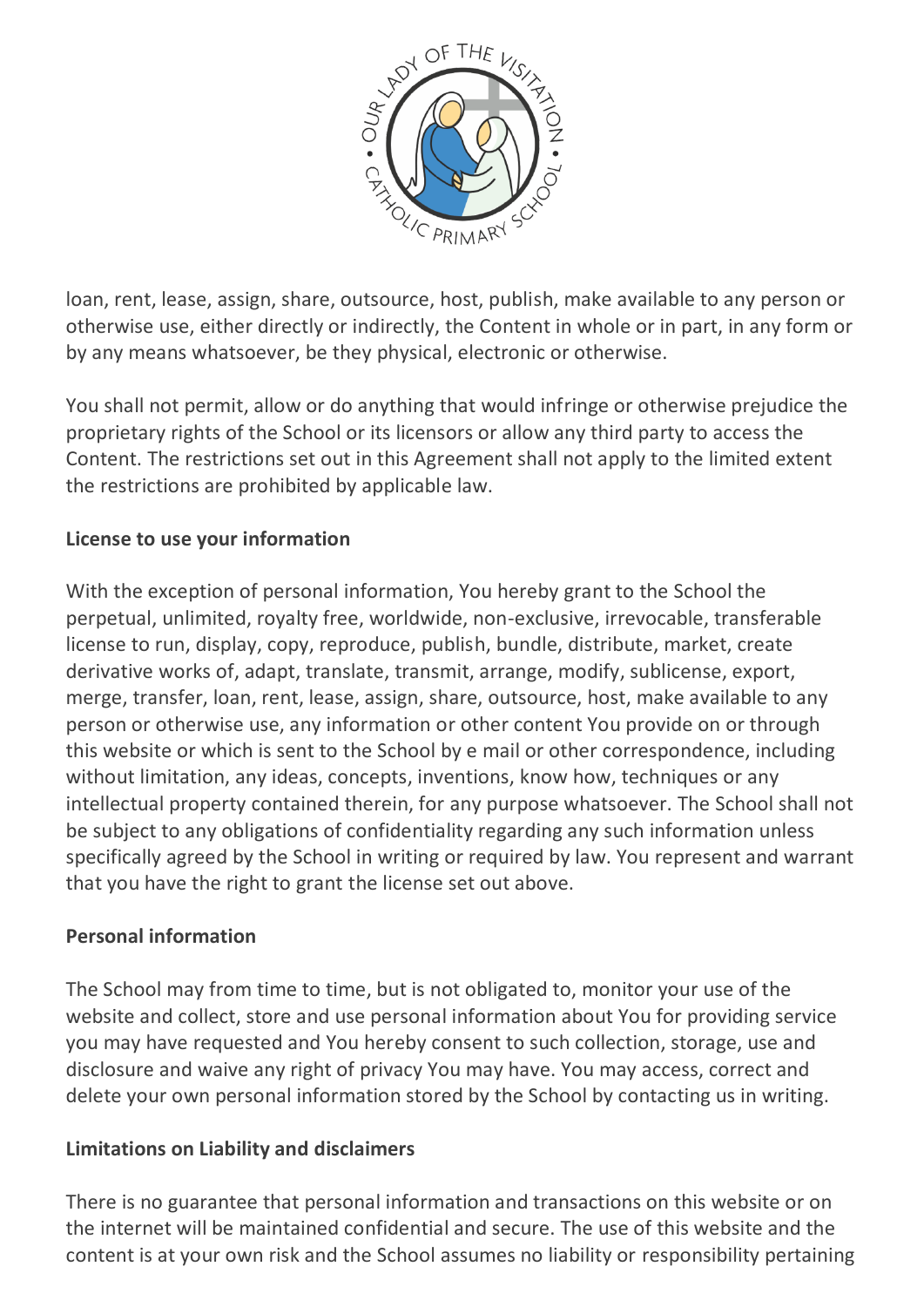

to the content, your use of the website or the receipt, storage, transmission or other use of your personal information. This website and its content are not to be construed as a form of promotion. This website may contain links to other sites. The School does not assume responsibility for the accuracy or appropriateness of the information, data, opinions, advice, or statements contained at such sites, and when you access such sites, you are doing so at your own risk. In providing links to the other sites, the School is in no way acting as a publisher or disseminator of the material contained on those other sites and does not seek to monitor or control such sites. A link to another site should not be construed to mean that the School is affiliated or associated with same. The School does not recommend or endorse any of the content, including without limitation any hyperlinks to or content found, on other websites. The mention of another party or its product or service on this website should not be construed as an endorsement of that party or its product or service. The School will not be responsible for any damages you or any third party may suffer as a result of the transmission, storage or receipt of confidential or proprietary information that you make or that you expressly or implicitly authorise the School to make, or for any errors or any changes made to any transmitted, stored or received information. You are solely responsible for the retrieval and use of the content. You should apply your own judgment in making any use of any content, including, without limitation, the use of the information as the basis for any conclusions. The content may not be accurate, up to date, or complete and is not to be relied upon. The content is provided for educational and informational purposes only and should not be interpreted as a recommendation for any specific product or service, use or course of action. The content on this website is not intended to be used as a substitute of any kind for professional advice. It is your duty to obtain professional advice from a qualified professional advisor to meet your needs. You should not act or rely on any of the content without seeking advice of a qualified professional. Except as expressly provided in this agreement, this website and all content, products, services and software on this website or made available through this website are provided "as is" without any representations, warranties, guarantees or conditions, of any kind, whether express or implied, statutory or otherwise, including but not limited to, warranties as to uninterrupted or error free operation, availability, accuracy, completeness, reliability, timeliness, legality, suitability, privacy, security, merchantability, quality, title, non infringement or fitness for a particular purpose, or those arising out of a course of dealing or usage of trade. In no event will the School, its affiliates, agents, licensors, suppliers, or their respective directors or employees be liable for any special, indirect, incidental, punitive, exemplary, aggravated, economic or consequential damages, howsoever caused, including but not limited to: damages for loss of use, lost profits or lost savings, even if the School or any of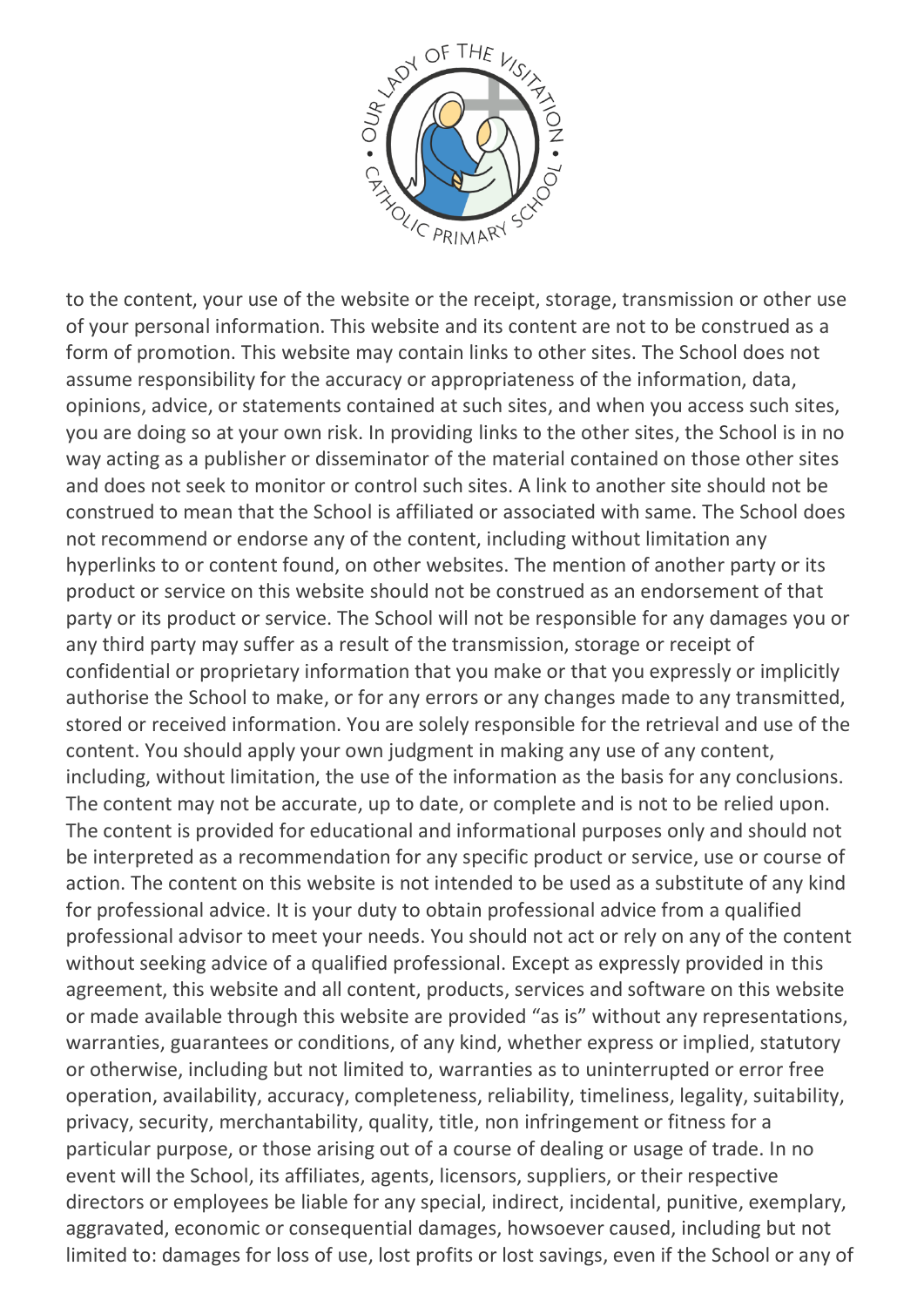

its lawful agents or employees have been advised of the possibility of such damages or claim. In no event will School, its affiliates, agents, licensors, suppliers, or their respective directors or employees, be liable for damages or losses resulting from: viruses, data corruption, failed messages, transmission errors or problems; telecommunications service providers; links to third party websites; the internet backbone; personal injury; third party content, products or services; damages or losses caused by you, or your respective employees, agents or subcontractors; loss of use or lack of availability of facilities including computer resources, routers and stored data; the use or inability to use this website or the content; any other website accessed to or from this website; or events beyond the reasonable control of the School, even if the School or any of its lawful agents, or employees have been advised of the possibility of such damages or claim. In no case will the School's, its affiliates', agents', licensors', suppliers', and their respective directors' and employees' cumulative total liability arising under any cause whatsoever (including without limitation breach of contract, tort, negligence, gross negligence, or otherwise) be for more than the amount, if any, paid by you under this agreement to access this website, in the year in which the claim arose. The School assumes no obligation to update· the content on this site. The content on this site may be changed without notice to you. The School is not responsible for any content or information that you may find undesirable or objectionable. The School disclaims any liability for unauthorised use or reproduction of any portion of the website. Accessing the content from territories where it may be illegal is prohibited.

### **Termination**

This Agreement is effective until terminated by the School, with or without cause, in the School's sole and unfettered discretion. The School may terminate this Agreement without notice to You if You fail to comply with any of its terms. Any such termination by the School shall be in addition to and without prejudice to such rights and remedies as may be available to the School, including injunction and other equitable remedies. The disclaimers, limitations on liability, ownership, termination, interpretation, Your license to the School, Your warranty and the indemnity provisions of this Agreement shall survive the termination or expiry of this Agreement.

#### **Indemnity**

You agree at all times to indemnify, defend and hold harmless the School, its agents, suppliers, affiliates and their respective directors and employees against all actions,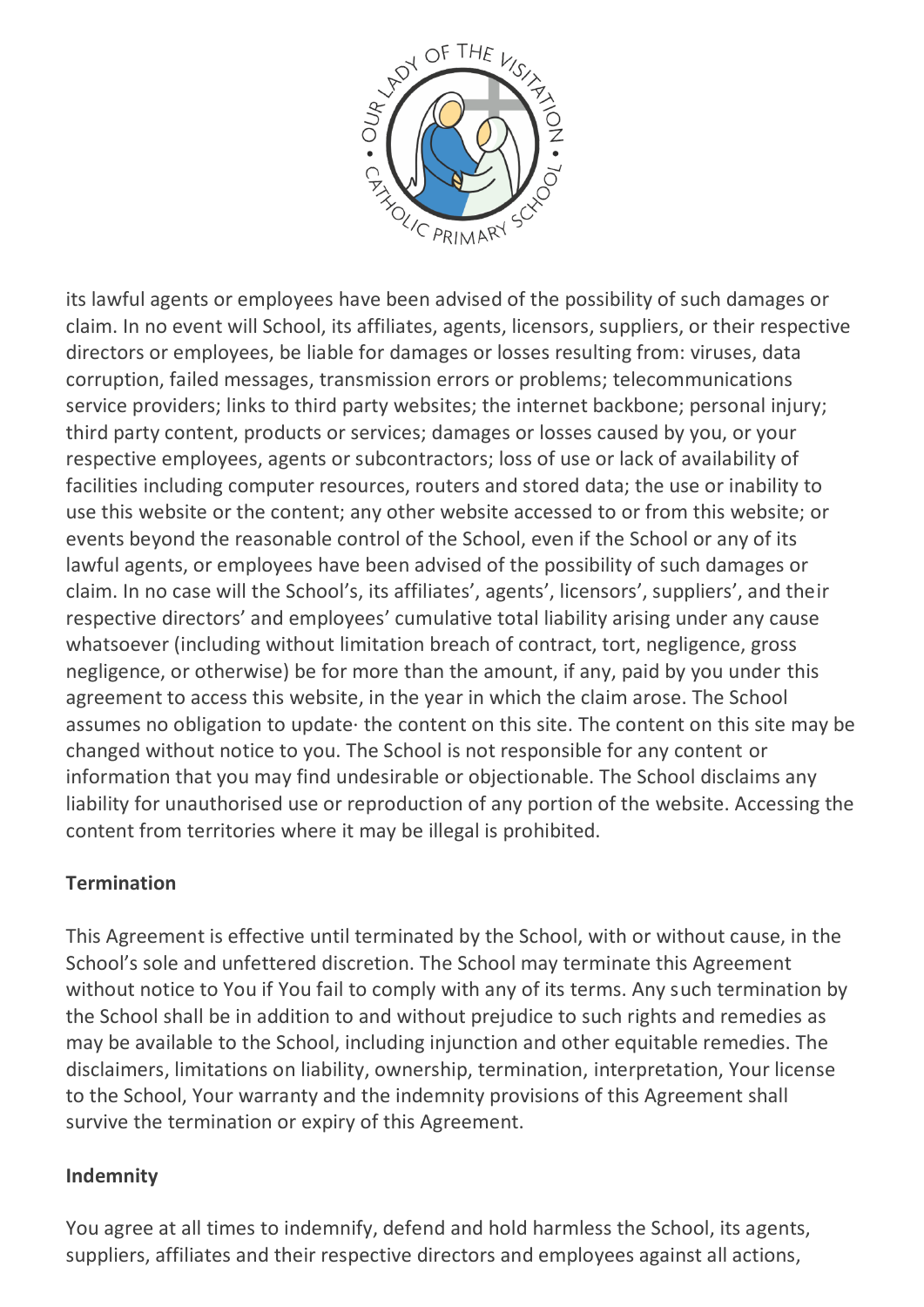

proceedings, costs, claims, damages, demands, liabilities and expenses whatsoever (including legal and other fees and disbursements) sustained, incurred or paid by the School directly or indirectly in respect of:

(i) any information or other content You provide on or through this website or which is sent to the School by e mail or other correspondence; or (ii) Your use or misuse of the Content or this website, including without limitation infringement claims.

#### **Governing law**

The School, this website and the Content (excluding linked websites or content) are physically located within The United Kingdom. The laws of The United Kingdom will govern this Agreement.

#### **Dispute resolution**

In the event of a dispute, We agree to submit to the jurisdiction of the British courts.

### **Interpretation**

The division of this Agreement into sections and the insertion of headings are for convenience of reference only and shall not affect the construction or interpretation of this Agreement. In this Agreement, words importing the singular number include the plural and vice versa, words importing gender include all genders; and words importing persons include individuals, sole proprietors, partnerships, corporations, trusts and unincorporated associations. All references to money amounts in this Agreement, unless otherwise specified, are in GBP.

#### **Entire agreement**

These terms and conditions and any and all legal notices on this website constitute the entire agreement between You and the School with respect to the use of this website and the Content. No supplement, modification or amendment to this Agreement and no waiver of any provision of this Agreement shall be binding on the School unless executed by the School in writing. No waiver of any of the provisions of this Agreement shall be